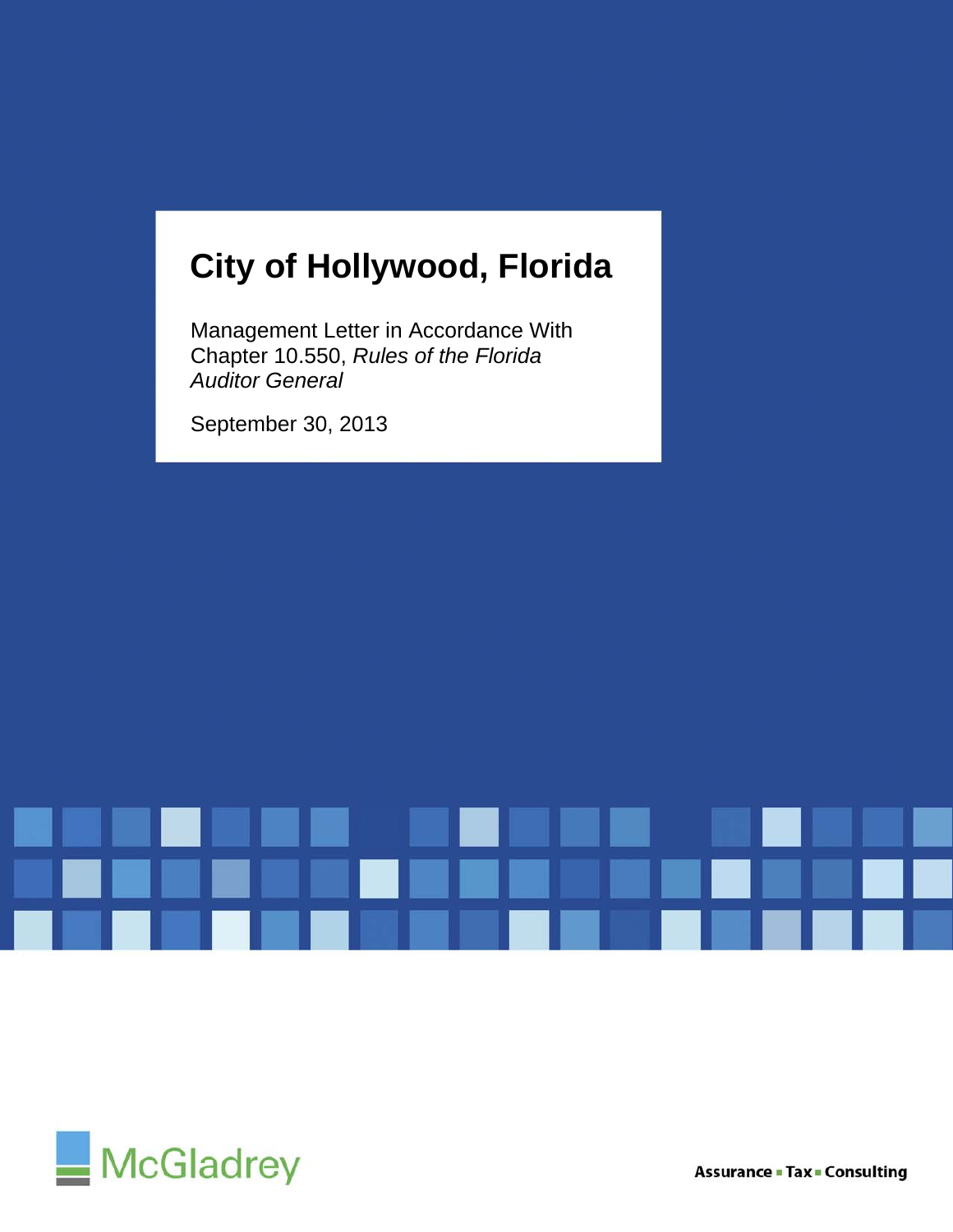## **Table of Contents**

| Management Letter in Accordance with Chapter 10.550,<br><b>Rules of the Florida Auditor General</b>                                 | $1 - 2$ |
|-------------------------------------------------------------------------------------------------------------------------------------|---------|
| Appendix A - Status of Prior Year's Recommendations to Improve<br>Financial Management, Accounting Procedures and Internal Controls | 3       |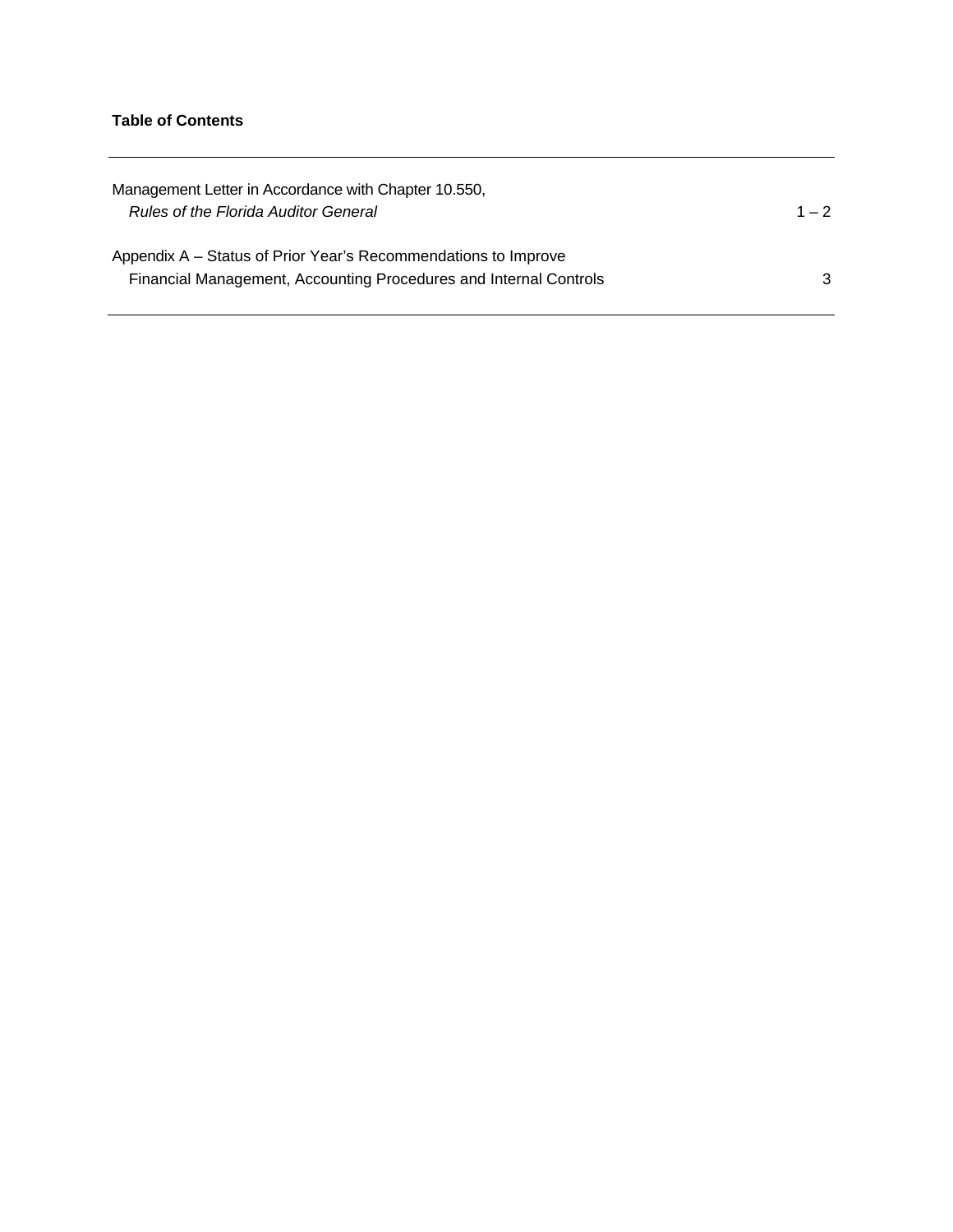

#### **Management Letter in Accordance with Chapter 10.550,**  *Rules of the Florida Auditor General*

To the Honorable Mayor, Members of the City Commission and City Manager City of Hollywood, Florida

We have audited the financial statements of the governmental activities, the business-type activities, each major fund, and the aggregate remaining fund information of the City of Hollywood, Florida (the City), as of and for the fiscal year ended September 30, 2013, and have issued our report thereon dated April 28, 2014. Our report was modified to include a reference to other auditors.

We conducted our audit in accordance with auditing standards generally accepted in the United States of America; the standards applicable to financial audits contained in *Government Auditing Standards*, issued by the Comptroller General of the United States; OMB Circular A-133, *Audits of States, Local governments, and Non-Profit Organizations*; and *Chapter 10.550, Rules of the Florida Auditor General*. The financial statements of the Hollywood Fire Fighters' Pension System and the City of Hollywood Police Officers' Retirement System were not audited in accordance with Government Auditing Standards. We have issued our Independent Auditor's Report on Internal Control over Financial Reporting and Compliance and Other Matters Based on an Audit of the Financial Statements Performed in Accordance with Government Auditing Standards, Independent Auditor's Report on Compliance with Requirements That Could Have a Direct and Material Effect on Each Major Federal Program and State Project and on Internal Control over Compliance in Accordance with OMB Circular A-133 and Chapter *10.550 Rules of the Florida Auditor General* and Schedule of Findings and Questioned Costs. Disclosures in those reports and schedule, which are dated April 28, 2014, should be considered in conjunction with this management letter.

Additionally, our audit was conducted in accordance with *Chapter 10.550, Rules of the Auditor General*, which governs the conduct of local governmental entity audits performed in the State of Florida. This letter includes the following information, which is not included in the aforementioned auditor's reports or schedule:

Section 10.554(1)(i)1., Rules of the Auditor General, requires that we determine whether or not corrective actions have been taken to address findings and recommendations made in the preceding annual financial audit report. Corrective actions have been taken to address findings and recommendations made in the preceding annual financial audit report, including those reported in *Appendix A* - *Status of Prior Year's Recommendations to Improve Financial Management Accounting Procedures and Internal Controls*.

Section 10.554(1)(i)2., Rules of the Auditor General, requires our audit to include a review of the provisions of Section 218.415, Florida Statutes, regarding the investment of public funds. In connection with our audit, we determined that the City complied with Section 218.415, Florida Statutes, as of September 30, 2013.

Section 10.554(1)(i)3., Rules of the Auditor General, requires that we address in the management letter any recommendations to improve financial management. In connection with our audit, we did not have any such recommendations.

Section 10.554(1)(i)4., Rules of the Auditor General, requires that we address noncompliance with provisions of contracts or grant agreements, or abuse, that have occurred, or are likely to have occurred, that have an effect on the financial statements that is less than material but which warrants the attention of those charged with governance. In connection with our audit, we did not have any such findings.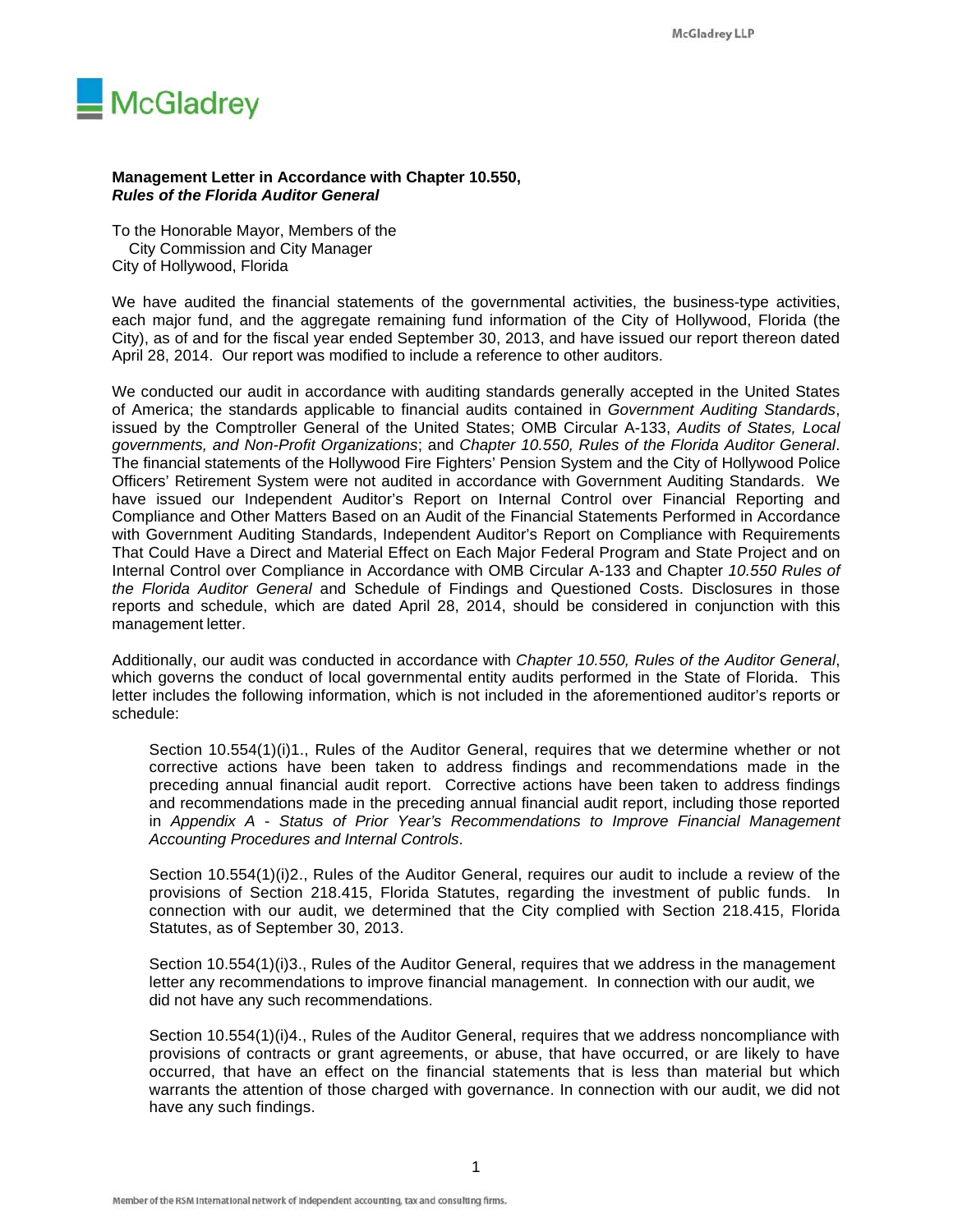Section 10.554(1)(i)5., Rules of the Auditor General, requires that the name or official title and legal authority for the primary government and each component unit of the reporting entity be disclosed in this management letter, unless disclosed in the notes to the financial statements. The information is disclosed in Note 1 of the City's financial statements.

Section 10.554(1)(i)6.a., Rules of the Auditor General, requires a statement be included as to whether or not the local governmental entity has met one or more of the conditions described in Section 218.503(1), Florida Statutes, and identification of the specific condition(s) met. In connection with our audit, we determined that the City did not meet any of the conditions described in Section 218.503(1), Florida Statutes.

Section 10.554(1)(i)6.b., Rules of the Auditor General, requires that we determine whether the annual financial report for the City for the fiscal year ended September 30, 2013, filed with the Florida Department of Financial Services pursuant to Section 218.32(1)(a), Florida Statutes, is in agreement with the annual financial audit report for the fiscal year ended September 30, 2013. In connection with our audit, we determined that these two reports were in agreement.

Pursuant to Sections 10.554(1)(i)6.c. and 10.556(7), Rules of the Auditor General, we applied financial condition assessment procedures. It is management's responsibility to monitor the City's financial condition, and our financial condition assessment was based in part on representations made by management and the review of financial information provided by same.

Our management letter is intended solely for the information and use of the Legislative Auditing Committee, members of the Florida Senate and the Florida House of Representatives, the Florida Auditor General, Federal and other granting agencies, and applicable management, and is not intended to be and should not be used by anyone other than these specified parties.

McGladrey LLP

Fort Lauderdale, Florida April 28, 2014